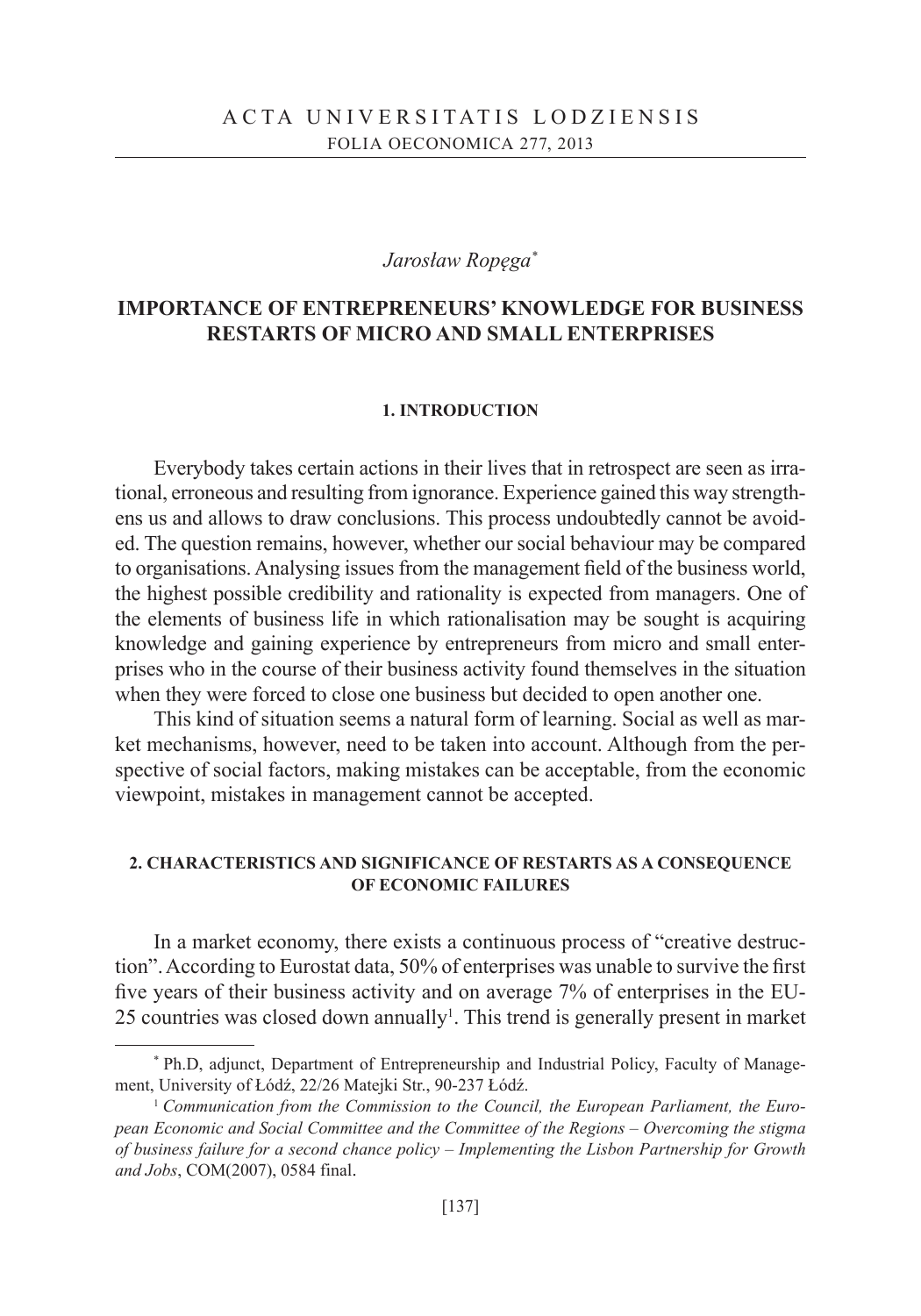economies, the assessment of this phenomenon, however, differs<sup>2</sup>. The European Union sees the possibility of preventing a high number of liquidation of newly established companies. In order to create such mechanisms, however, the assessment of the real scale of this phenomenon is needed. It is pointed out that, among others, measures to strengthen the role of planning in micro and small companies are necessary. D. Sexton and P Van Auken in their studies showed that 20% of small companies with no strategic planning collapsed during the first three years of their business activity. This ratio, however, for companies preparing business plans was only  $8\%$ <sup>3</sup>.

Data regarding the number of companies liquidated in the first years of their activity are also published in Poland. According to the studies conducted by the Central Statistical Office of Poland, the share of micro enterprises that were established in 2003 and survived 5 years amounted to 29.8%. Successive studies of the Central Statistical Office indicate that only 70% of micro and small enterprises established in 2007 existed in 2008<sup>4</sup>. It is also worth noting the underestimated numbers concerning bankruptcies in Polish statistics. For instance, out of 240,000 companies deregistered from REGON (the Polish National Business Registry) in 2010, only 655 declared bankruptcy<sup>5</sup>. Complicated and lengthy procedures of Polish bankruptcy law are the factor which determines such a low number of bankruptcies since few entrepreneurs chose this manner of closing down their business activity. Ultimately, termination of business activity in Poland in most cases is by deregistration.

The question what has happened to the people who terminated their business activity should be asked. It should be remembered that success or failure of a small company often determines the living conditions of its owner and his/her family as well as their position or social status. The need to discuss the issue of restarts (opening a new business by the person who previously terminated business activity) in the case of some of these people becomes noticeable. On the one hand, knowledge concerning the phenomenon of restarts is needed and, on the other hand, the discussion regarding the desired actions which in practice will aid entrepreneurs as well as the economy.

<sup>2</sup> D. J. S t o r e y, *Understanding the Small Business Sector*, Routledge, London 1994; G. H a l l, *Surviving and Prospering in the Small Firm Sector*, Routledge, London 1995. 3 D. S e x t o n, P. Va n A u k e n, *A longitudinal Study of Small Business Strategic Planning*,

<sup>&</sup>quot;Journal of Small Business Management" 1985, Vol. 23, No. 1, p. 7–16. 4 *Warunki powstania i działania oraz perspektywy rozwojowe polskich przedsiębiorstw* 

*powstałych w latach 2003–2007. Informacje i opracowania statystyczne*, [*Conditions of establishment, operation and development prospects of polish enterprises established in the years 2003–2007. Statistical Information and Elaborations*], Główny Urząd Statystyczny, Departament Przedsiębiorstw i Cen, [Central Statistical Office, Business and Price Division], Warszawa 2009, http://www.stat.gov. pl/cps/rde/xbcr/gus/PUBL\_pw\_warunki\_powstania\_przedsiebiorstw\_2003-2007.pdf, 20.11.2010. 5 A. K o w a l e w s k a (red.), *II szansa dla przedsiębiorców*, Polska Agencja Rozwoju Przed-

siębiorczości, Warszawa 2011, Research report.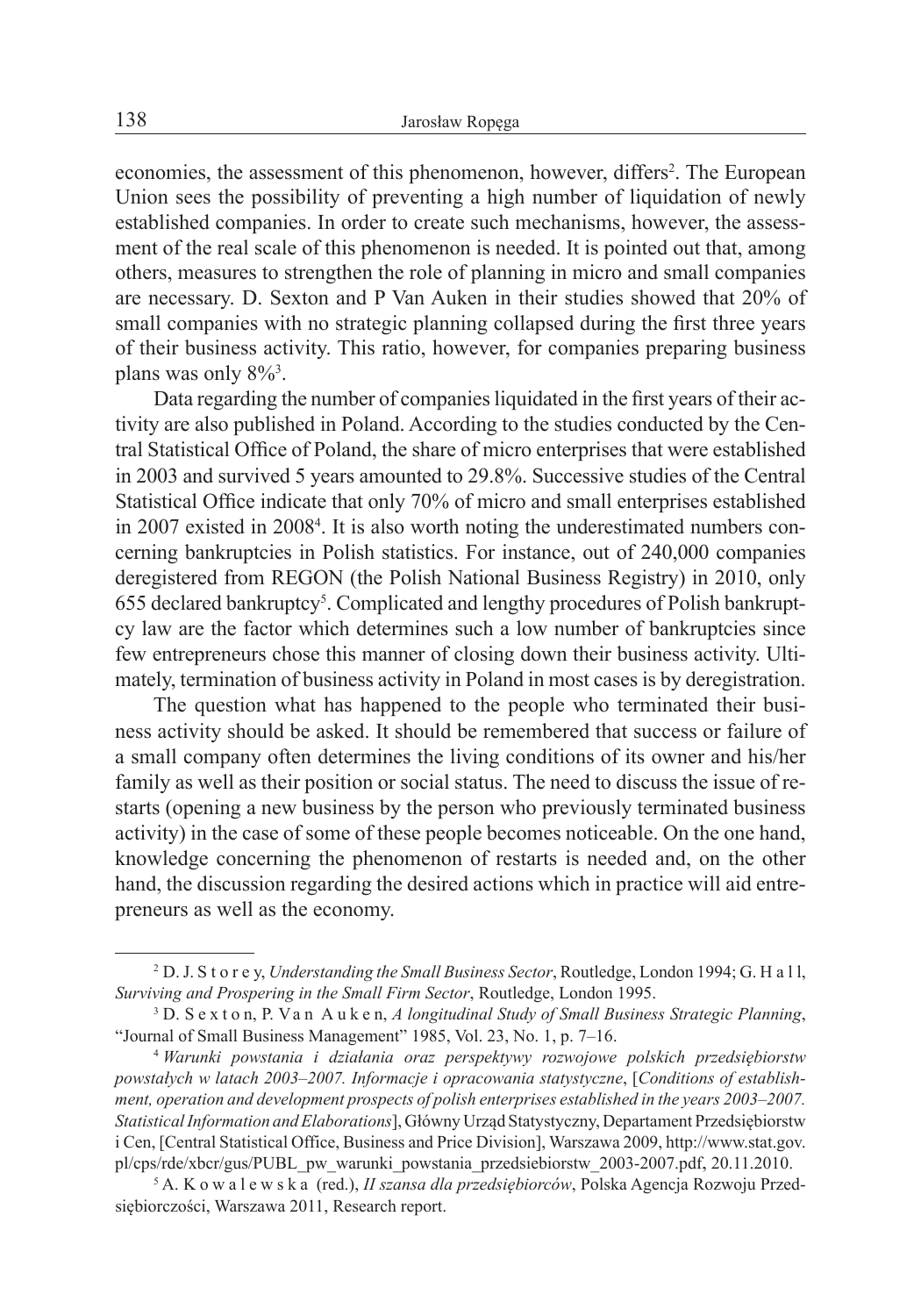The phenomenon of terminating business activity is an inherent element of the development of a market economy. According to Storey<sup>6</sup>, the collapse of companies may indicate the sectors more risky than others, help to predict mechanisms causing a higher return on capital and increase the experience of owners of companies already existing in the market. Thus, it seems natural for people who previously withdrew from the market to restart business activity. Studies indicate that a majority of people that used to run a business would still like to do so<sup>7</sup>. Not all people, however, decide to run a business again. The data provided by the Polish Agency for Enterprise Development indicate that only one in ten of the surveyed entrepreneurs from the SME sector in Poland had previous experience in running a business<sup>8</sup>. In Europe, from 11 to 18% of entrepreneurs had such previous experience<sup>9</sup>.

In literature, entrepreneurs that restart business activity after termination of their previous business activity are called serial entrepreneurs<sup>10</sup>. Attempts have been made to characterise such entrepreneurs. The studies conducted by Van der  $K$ laauw<sup>11</sup> indicate that young males (under 45 years of age) who completed secondary education are more prone to restart business activity. Entrepreneurs who went bankrupt or terminated business activity not for personal reasons also establish new businesses more often than other ex-entrepreneurs. The existence of other family members running businesses also increases the propensity to restart business activity.

The reasons for restarting business activity have different origins. The first group of reasons stem from economic motivation, such as a desire for profit higher than yielded by employment, the necessity to support a family or the fear of decline in financial status. Certain traits of character and personality of the entrepreneur, such as ambition, natural propensity for risk taking and running a business or perceiving running a company as a way of life, may be yet another reason. The studies conducted by Stam and Shutjens confirm that these could be important reasons for restarting business activity<sup>12</sup>. The "entrepreneurial climate"

<sup>6</sup> D. J. S t o r e y, *op. cit*.

<sup>7</sup> E. S t a m, V. S h u t j e n s, *Starting anew: Entrepreneurial intentions and realizations subsequent to business closure*, Ser. "Papers on Entrepreneurship, Growth and Public Policy", Max Planck Institute of Economics, Entrepreneurship, Growth and Public Policy Group, Jena 2006.<br><sup>8</sup> A. K o w a l e w s k a (red.), *op. cit.*<br><sup>9</sup> Communication from the Commission...<br><sup>10</sup> In literature exists the term "habitu

inherited or purchased more than one company. There are two types of habitual entrepreneurs: series entrepreneurs – who ran a business previously and after some time establish another; the other group is formed by the so called "portfolio entrepreneurs", i.e. entrepreneurs running several businesses simultaneously. Compare: P. W e s t h e a d, D. U c b a s a r a n, M. W r i g h t, M. B i n k s, *Novice, serial, and portfolio entrepreneur behaviour and contributions*, "Small Business Economics" 2005, Vol. 25, No. 2, p. 109–132; E. S t a m, V. S h u t j e n s, *op. cit*. 11 Quoted by E. S t a m, V. S h u t j e n s, *op. cit*. 12 *Ibidem*.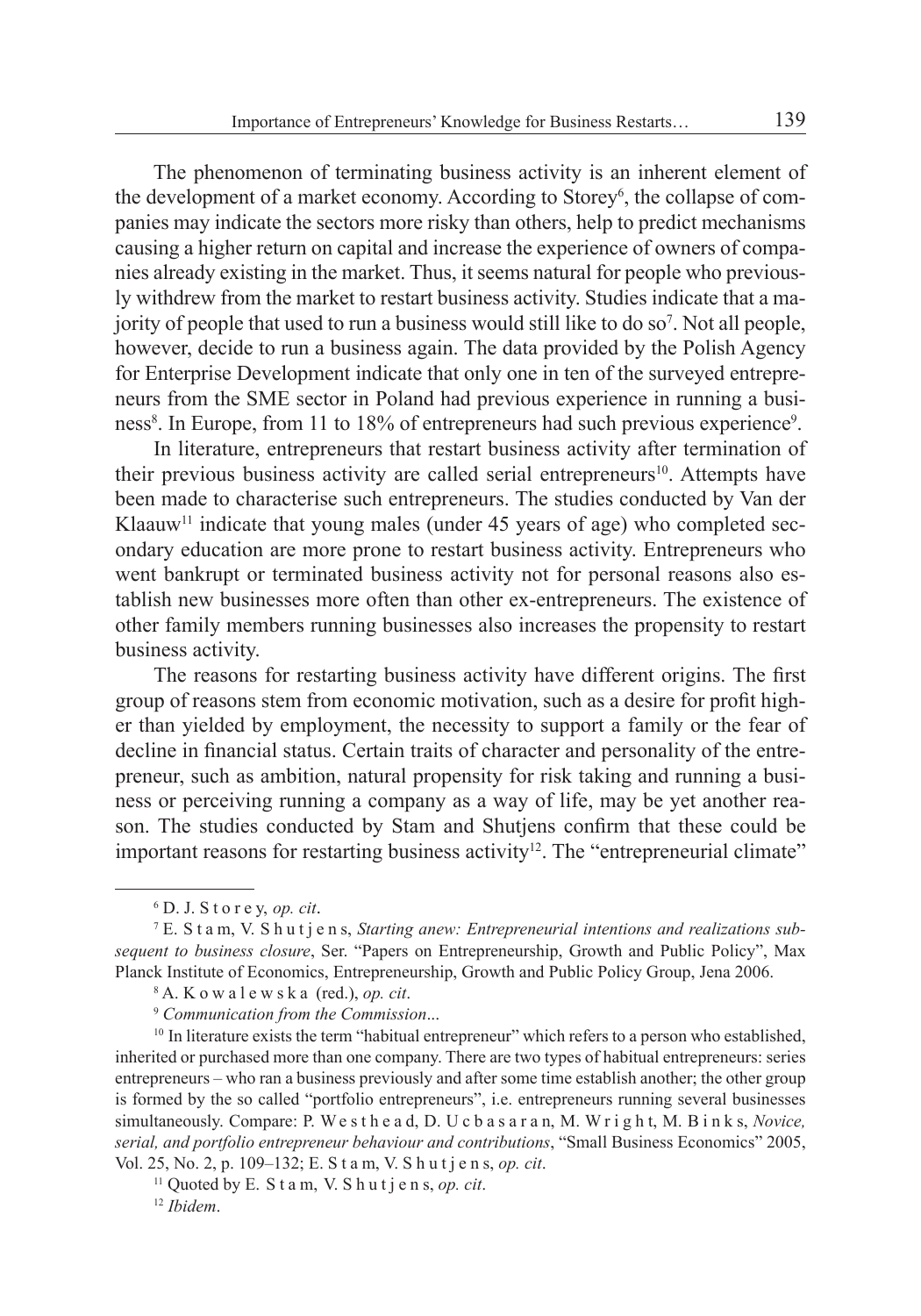in the family (running a business by other family members) as well as satisfaction and deriving pleasure from running a business are strongly correlated with one another and are pointed out by a large number of serial entrepreneurs. People who previously ran a business usually have an extensive network of business contacts, familiarity with the industry in which they operated, knowledge and experience which may constitute an important factor in the success of their next business venture<sup>13</sup>

Many authors point to how important learning from your own mistakes and experiences is for business success. For instance, Scott and Ritchie classify company owners that failed in their business activity into three groups<sup>14</sup>: i) those who deliberately sought bankruptcy in order to avoid paying their debts and after establishing another business wish to continue this practice; ii) those who failed and did not draw conclusions for the future from this experience; iii) those who treat their failures as a learning opportunity and gain experience from their mistakes and errors to eventually become more experienced and knowledgeable entrepreneurs. According to the authors, previous experiences shape entrepreneurs who as a result can function more efficiently in their next business ventures. Silicon Valley is an example of such a place where serial entrepreneurship is recorded on a large scale, in which entrepreneurial climate fosters taking risk and subsequent failures are regarded as opportunities to gain knowledge and experience that will be used in another venture. The analyses of the European Commission also indicate great significance of former experience for achieving better results in next business activity, for faster growth and survival of companies. Eurostat studies analysing profiles of successful entrepreneurs indicate that 18% ran businesses previously and 6% had at least two companies<sup>15</sup>. The study of business performance conducted by the Boston Consulting Group in 2002 indicates that higher turnover and employment growth are recorded in companies established by people who restart business activities than in companies run by entrepreneurs who have never failed<sup>16</sup>.

It is also worth noting that previous experience and results achieved in running a business may have both a positive and negative impact on the decision to restart business activity. Entrepreneurs who profitably sold their previous company may possess sufficient resources to finance their next business and have a good

<sup>13</sup> Compare: *Polityka II szansy dla małych i średnich przedsiębiorstw*, Polska Agencja Rozwoju Przedsiębiorczości, Warszawa 2011, Final research report. Interviews with experts. 14 M. S c o t t, J. R i t c h i e, *Re-thinking entrepreneurial failure*, [in:] J. L e w i s, J. S t a n -

w o r t h, A. G i b b (eds.), *Success and failure in small business*, Gower Publishing, Hampshire– Vermont 1986, p. 29–56.<br><sup>15</sup> *The profile of the successful entrepreneur. Survey results. "Factors of business success"*,

Eurostat, Luxembourg 2006, Statistics in focus, position 29. 16 *Setting the Phoenix Free – A Report on Entrepreneurial Restarters*, The Boston Consulting

Group, Munich 2002.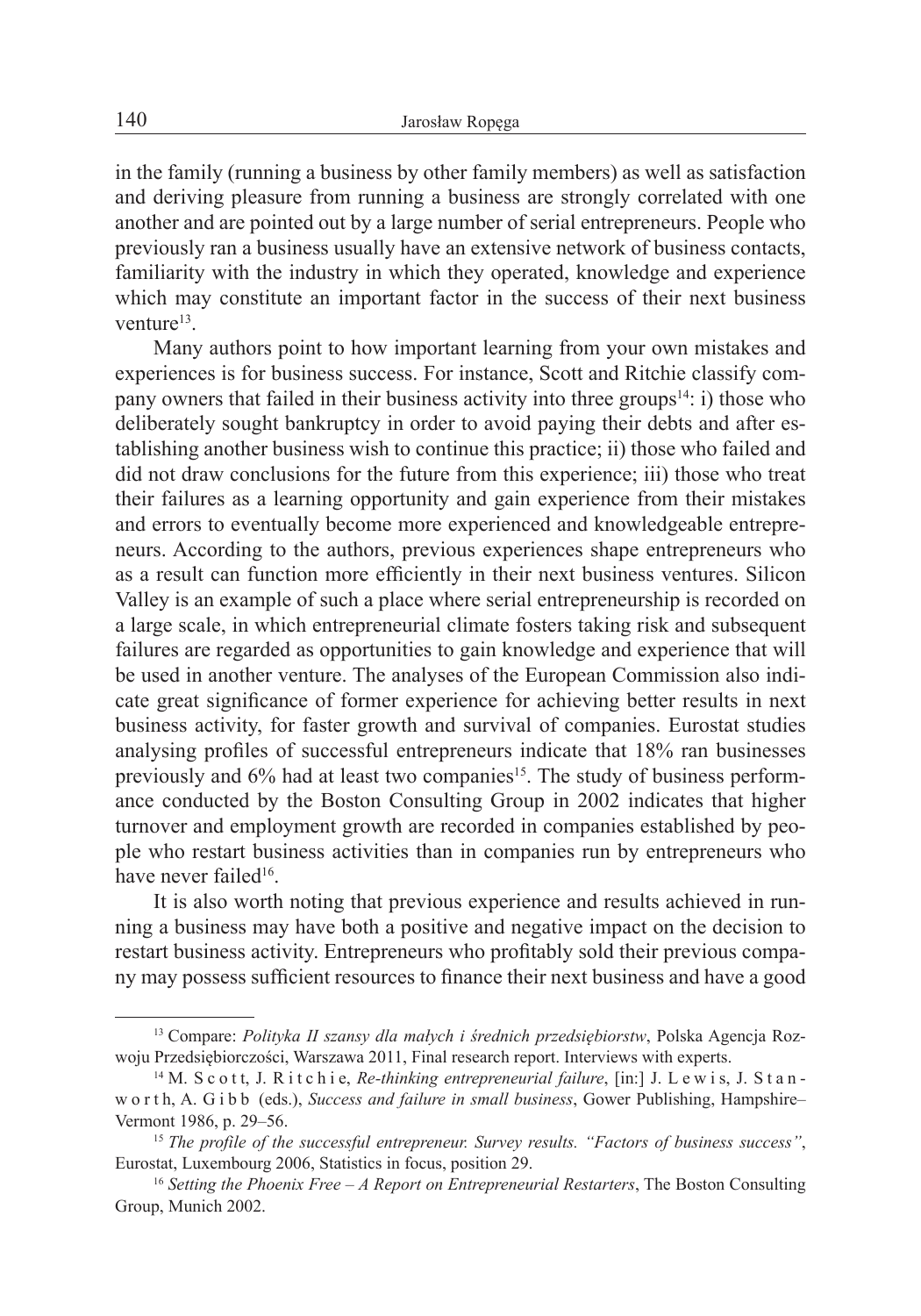reputation among financial institutions, customers and suppliers<sup>17</sup>. Entrepreneurs who withdrew from running a business with debts, declared bankruptcy or closed their business in order to avoid further losses may have "negative" experience. Amaral, Baptista and Lima confirmed in their studies that people with "positive" experience establish new businesses more often and faster than people with "negative" experience18. The stigma of failure may hinder the process of new business creation.

The European Union takes actions to change this negative perception of economic failures and to overcome the stigma of failure in business activity.

According to the European Commission<sup>19</sup>, problems in running a business or business failures are not seen as a sufficiently natural phenomenon occurring in a market economy and entrepreneurs' failures are not perceived as opportunities to restart business activity. The more stigmatised former bankrupts are, the more burdened by risk may all their new ventures be.

Despite the high dynamics of changes in the number of companies, the stigma of failure is present in the entrepreneurs' community, legal solutions as well as cultural and social behaviour. As a result, entrepreneurs restarting their business activity face various obstacles on the part of financial institutions, customers and suppliers. According to Flash Eurobarometer Report, 79% of the surveyed Europeans believe that these who have failed in business should be given another chance20. On the other hand, 47% would be reluctant to place an order with a company whose owner previously went bankrupt $2<sup>1</sup>$ .

## **3. ADVANTAGES OF RESTARTS FOR ENTREPRENEURS**

Business restarts should be treated pragmatically. On the one hand, they are a consequence of inevitable processes (economic failures of micro and small companies are inextricably linked with a market economy, it is only possible to reduce the scale of this phenomenon). On the other hand, business restarts may be transformed into a set of components (knowledge, experience, competencies, awareness of entrepreneurs and their environment, e.g.: social) and one

<sup>17</sup> P. W e s t h e a d *et al*., *Decisions, Actions, and Performance: Do Novice, Serial, and Portfolio Entrepreneurs Differ?*, "Journal of Small Business Management", October 2005, Vol. 43, Issue 4, p. 393–417.

<sup>18</sup> A. M. A m a r a l, R. B a p t i s t a, F. L i m a, *Serial Entrepreneurship: Impact of Human*  Capital on Time to Re-entry, "Small Business Economics" 2011, Vol. 37, p. 1–21.<br><sup>19</sup> Communication from the Commission...<br><sup>20</sup> Flash Eurobarometer 192 [2007], http://ec.europa.eu/public opinion/flash/fl 192 en.pdf,

<sup>30.08.2011. 21</sup> *Flash Eurobarometer 146* [2004], http://ec.europa.eu/public\_opinion/flash/fl146\_en.pdf,

<sup>30.08.2011.</sup>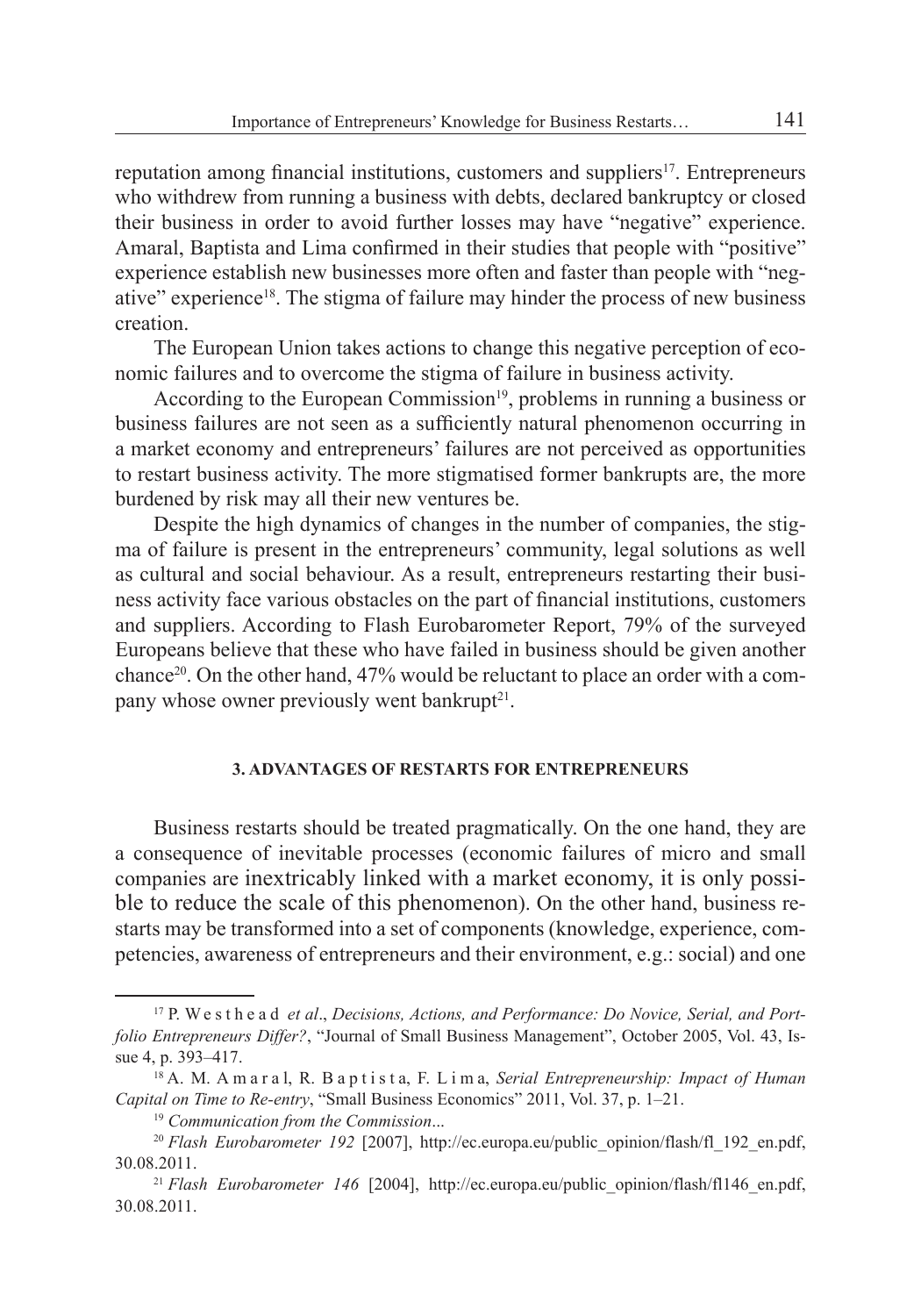of factors strengthening entrepreneurship resulting in reduction of the number of economic failures of micro and small companies. The European Commission applies this multidimensional way of perceiving business restarts in its policy toward entrepreneurs. In the framework of a second chance policy, the European Commission shows the directions for actions that aim to create more favourable climate for restarting entrepreneurs at the community level as well as at the level of member states $22$ .

1. A public discussion on this subject, addressing future entrepreneurs and increasing awareness concerning benefits from restarting business activity, changing the stereotype of bankruptcy as a result of criminal activity. Implementing training programmes that facilitate the development of competencies connected with entrepreneurship and running a business.

2. A change in bankruptcy law, simplifying procedures, shortening the length of court proceedings, reducing the costs of proceedings, avoiding severe restrictions toward entrepreneurs whose bankruptcy was not caused by criminal activity.

3. Supporting companies in difficulty through the dissemination of early warning instruments (on-line, publications, expert advice). Assistance for profitable businesses in temporary difficulty, having liquidity problems, through access to consulting services.

4. Supporting entrepreneurs restarting their business activity through the allocation of financial resources by public institutions and access to psychological and technical assistance as well as trainings.

Currently there is no certainty as to the same degree of implementation of measures in all these areas in the European Union Member States. Particularly, in the case of support in area two and four. It results from different provisions in bankruptcy law in each country, no declaration of bankruptcy by micro and small companies due to financial and organisational reasons (the earlier presented example of Polish companies) and varied support programmes for entrepreneurs provided by means of direct financial instruments in individual EU Member States.

It is much easier to develop information instruments common for all the EU countries (business education – the dissemination of early warnings instruments and support for profitable companies having temporary liquidity difficulty through access to consulting services), as well as to develop social education (increasing awareness concerning advantages of restarting business activity, changing the stereotypical perception of bankruptcy as a result of criminal activity). These information instruments may be important for all EU countries due to the fact that such a common information system is relatively easy to develop.

<sup>22</sup> *Communication from the Commission*…; *Założenia instrumentu szybkiego reagowania oraz strategia jego wdrażania w Polsce*, Małopolska Szkoła Administracji Publicznej Uniwersytetu Ekonomicznego w Krakowie, Polska Agencja Rozwoju Przedsiębiorczości, Warszawa 2011, Report.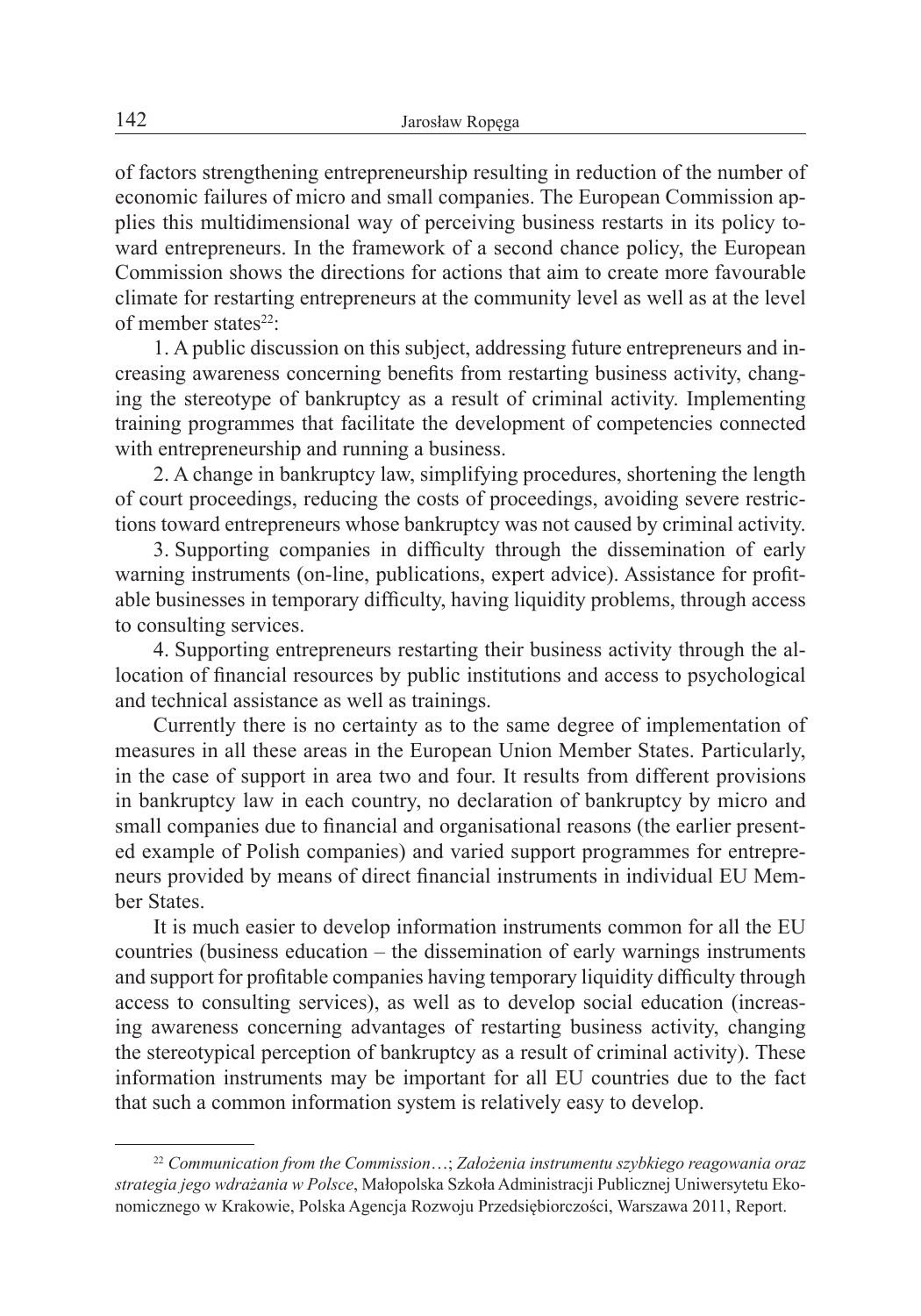Owners of micro and small enterprises are, among others, the ultimate recipients of this support mechanism. It concerns particularly those entrepreneurs who treat a failure as an opportunity to learn and gain experience from their mistakes and errors, which makes them more experienced and knowledgeable entrepreneurs. This group can be additionally divided into those who increased their competencies as a result of i) experience with the newly formed companies that have not exceeded the profitability threshold and have not proven to be profitable as businesses (the lack of acceptance of a business idea on the part of the market) and those who ii) ran their companies longer, often for many years, but were forced to close their business due to the deterioration in the company's standing (long-term losses).

With reference to point (i): in the case of those who suffered a business failure at the very beginning of their business activity, it is particularly important to gain support in the area of incorporation processes, i.e. the proper preparation of the process at its experimental, conceptual and implementation stage<sup>23</sup>. One of the areas that should be developed in the framework of the information policy for entrepreneurs who suffered an economic failure at this stage is the concept of *liability of newness* (i.e. burdens or weaknesses of newly created companies). This concept is derived from the theory of organisation. The first factor causing increased survival of older firms is connected with processes occurring in the course of the interaction with the external environment of the organisation such as establishing lasting relationships with customers, suppliers, creditors and other organisations. It often takes a lot of effort to gain access to external resources, which may be problematic for newly founded companies. Older organisations gain their competitive position by creating and developing relations and obtaining support from their customers, creditors or suppliers. Another hypothesis concerns processes taking place within the new organisation. Young companies need to go through the process of learning and improving their new roles, strengthening trust, coordination and cooperation between members of the organisation. Organisational learning is the capability or process within the organisation to maintain or improve its operations based on experience<sup>24</sup>.

As it can be seen, factors of the *liability of newness* concept refer both to the internal environment of the organisation and to its relations with the external environment. Both these elements are included in the construction of a business plan, particularly in a strategic analysis and the development of a company strategy.

Company survival does not depend directly on developing or not developing plans. Planning, however, as one of management process elements indirectly affects

<sup>23</sup> Compare: A. R o g u t, *Uruchomienie działalności gospodarczej*, [in:] B. P i a s e c k i (red.), *Ekonomika i zarządzanie małą firmą*, Wydawnictwo Naukowe PWN, Warszawa 2001, p. 98–100. 24 S. K a l e, D. A r d i t i, *Business Failures: Liabilities of Newness, Adolescence, and Smallness*,

<sup>&</sup>quot;Journal of Construction Engineering and Management", November/December 1998, p. 458–464.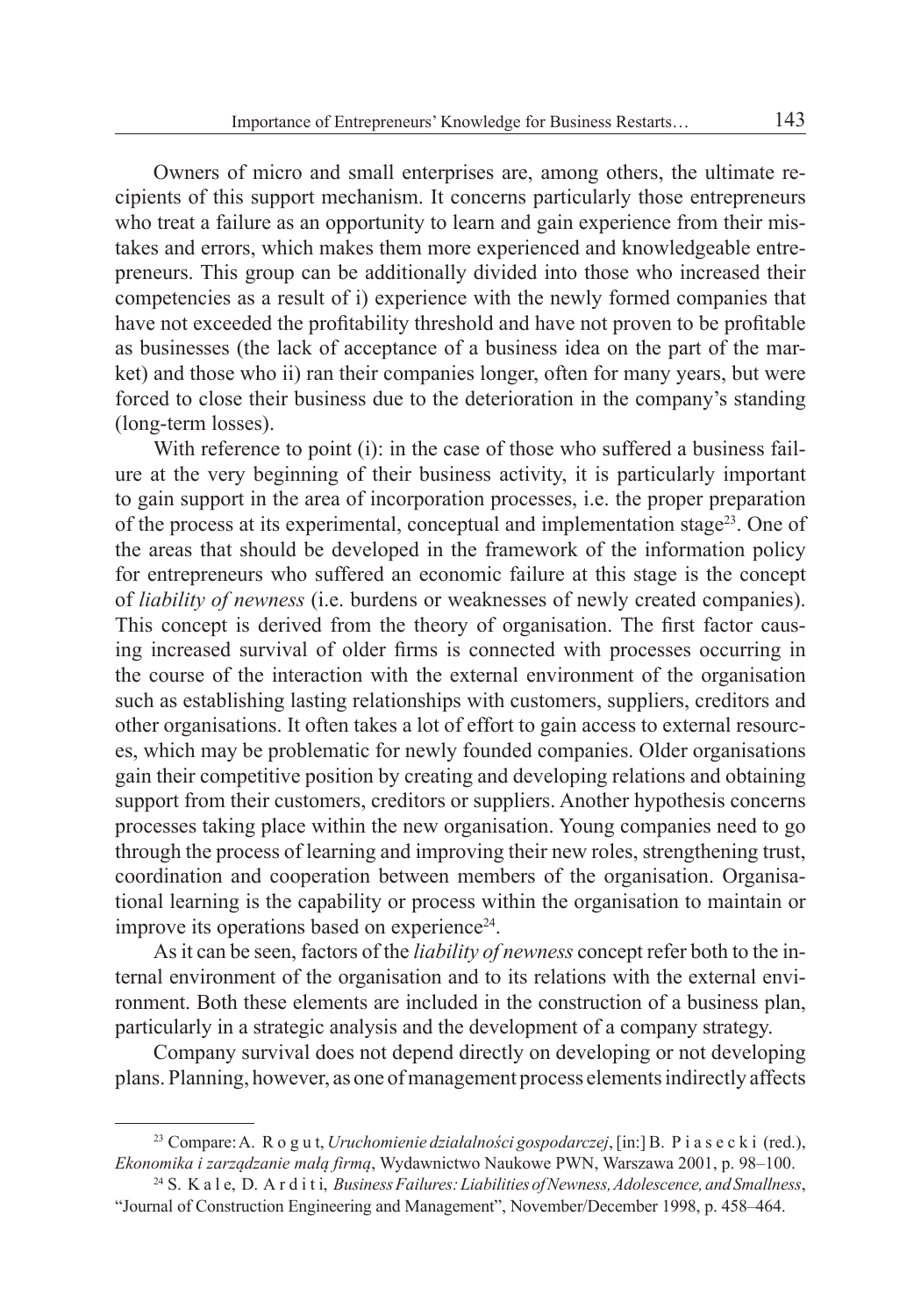many areas of activity which determine the future success or failure. The process of planning, however, should be carried out thoroughly and the objectives should be feasible and clearly defined. The study conducted by T. Neonena and H. Littunena in Finland indicate that companies that failed during the first three years of business activity are characterised by a discrepancy between plans and their implementation since their plans included unrealistic expectations<sup>25</sup>.

G. J. Castrogiovanni emphasises the significance of planning for the survival of start-ups and presents a number of benefits brought by drawing up a formal business plan before initiating business activity<sup>26</sup>. The biggest and immediate effect of drawing up a business plan for a newly created company is acquiring financing for running business activity, which increases the chances of survival in the market. Another type of advantage mentioned by Castrogiovanni is organisational learning, i.e. the absorption of knowledge by an entrepreneur from the world around him or her. Due to the analysis of the environment, financial stimulation and other instruments used in the construction of a business plan, uncertainty is reduced and the possibility of business success is increased. Additionally, through studying solutions used by competitors with an established market position, a new entrepreneur may identify methods that improve efficiency, take them into consideration in the construction of a business plan and apply in practice when the business is run. Numerous forms of support for start-ups indicate that this need was noticed by the developers of the 2007–2013 National Cohesion Strategy (NCS) in Poland. Regrettably, entrepreneurs that wish to restart their business activity have lost some of the possibility for support in this area due to the fact that they do not meet the following criteria: running their first business, being a graduate who establishes their first business or not making use of public forms of support for companies from the SME sector.

To sum up, it is worth emphasising that planning implemented in a newly created company improves the course of the process as well as the capacity to adapt to changes in the environment. The planning process may encompass the assessment of alternative scenarios and the preparation of contingency plans before launching the undertaking.

With reference to point (ii): entrepreneurs who ran businesses for long, often for many years and who were forced to close their companies due to the deterioration of the company's standing (long-term losses) form another support category at which are aimed publications concerning the identification of signals indicating the need to introduce changes in a company. Without these changes, parameters (mostly financial but also organisational ones) of their organisation will deteriorate,

<sup>25</sup> T. N e o n e n, H. L i t t u n e n, *The survival of new firms*, http://www.sbaer.uca.edu/ research/icsb/1998/113.pdf, 14.07.2009.<br><sup>26</sup> G. J. C a s t r o g i o v a n n i, *Pre-Startup Planning and the Survival of New Small Business-*

*es: Theoretical Linkages*, "Journal of Management" 1996, Vol. 22, No. 6, p. 801–822.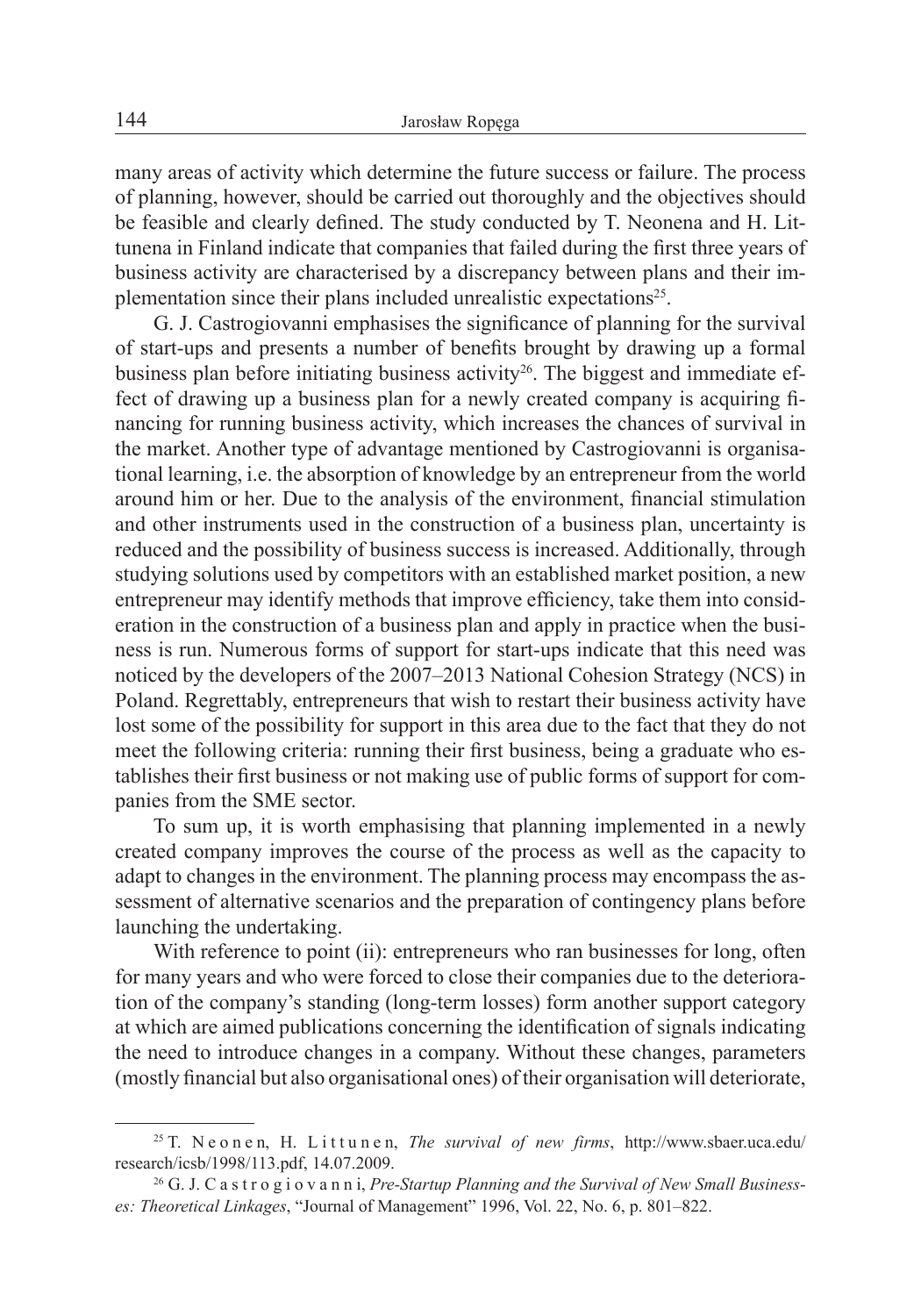which is going to result in a business failure. In this situation, knowledge, experience and entrepreneurial courage (inherently connected with risk) $^{27}$  are needed. There could certainly be doubts concerning the process of an economic failure itself and the continuity and inevitability of events could be indicated. This approach, however, eliminates the very relationship between the management process and the response to developments in the internal environment of the company and its external environment. It also moves onto the level of pro-action which is an incredibly interesting form of entrepreneurial conduct. It places, however, companies operating at this scale in a worse position compared with international corporations or global cooperation groups such as holdings due to political, legal and organisational complications.

## **4. ENTREPRENEURIAL BEHAVIOR IN THE PROCESS OF BUSINESS RESTARTS**

The analysis of the process of an economic failure and conclusions drawn from previous experiences of entrepreneurs as well as of other companies indicate that early identification of signals of the coming crisis should be one of the basic tasks in company management<sup>28</sup>. It is not so straightforward, however, in micro and small companies where entrepreneurial management dominates. It does not always transform into professional management as a result of changes in the internal environment of the company and/or its external environment<sup>29</sup>. In consequence, the growth model of these companies is often limited by two groups of reasons that are directly connected with the person of the entrepreneur and his/her way of managing an organisation of a small size. It relates to personal qualities of entrepreneurs as well as the formal way they manage their businesses.

Entrepreneurial features are classified and described in entrepreneurship literature. There exist, however, common traits noticed by researchers of this subject. These include:

- need for autonomy,
- need for achievement,
- need for dominance,

<sup>&</sup>lt;sup>27</sup> It is worth noting the increasingly common negation of passive attitudes among managers. According to M. E. Raynor "the strategies that have the greatest possibility of success may also be the strategies that have the greatest possibility of failure" and as a result "[…] behaviourally at least, the opposite of success is not failure, it is mediocrity", M. E. R a y n o r, *Paradoks strategii*, Studio

<sup>&</sup>lt;sup>28</sup> E. M ą c z y ń s k a, *Instrumenty redukcji zagrożeń w działalności firm*, [in:] J. K o t o w i c z--J a w o r (red.), *Adaptacja polskich przedsiębiorstw do rynku Unii Europejskiej*, Instytut Nauk Ekonomicznych PAN, Warszawa 2008, p. 149.<br><sup>29</sup> Compare: the model of transition from entrepreneurial management to professional manage-

ment based on the degree of responsibility delegation and the use of formal control mechanisms, B. P i a s e c k i (red.), *op. cit*., p. 41–42.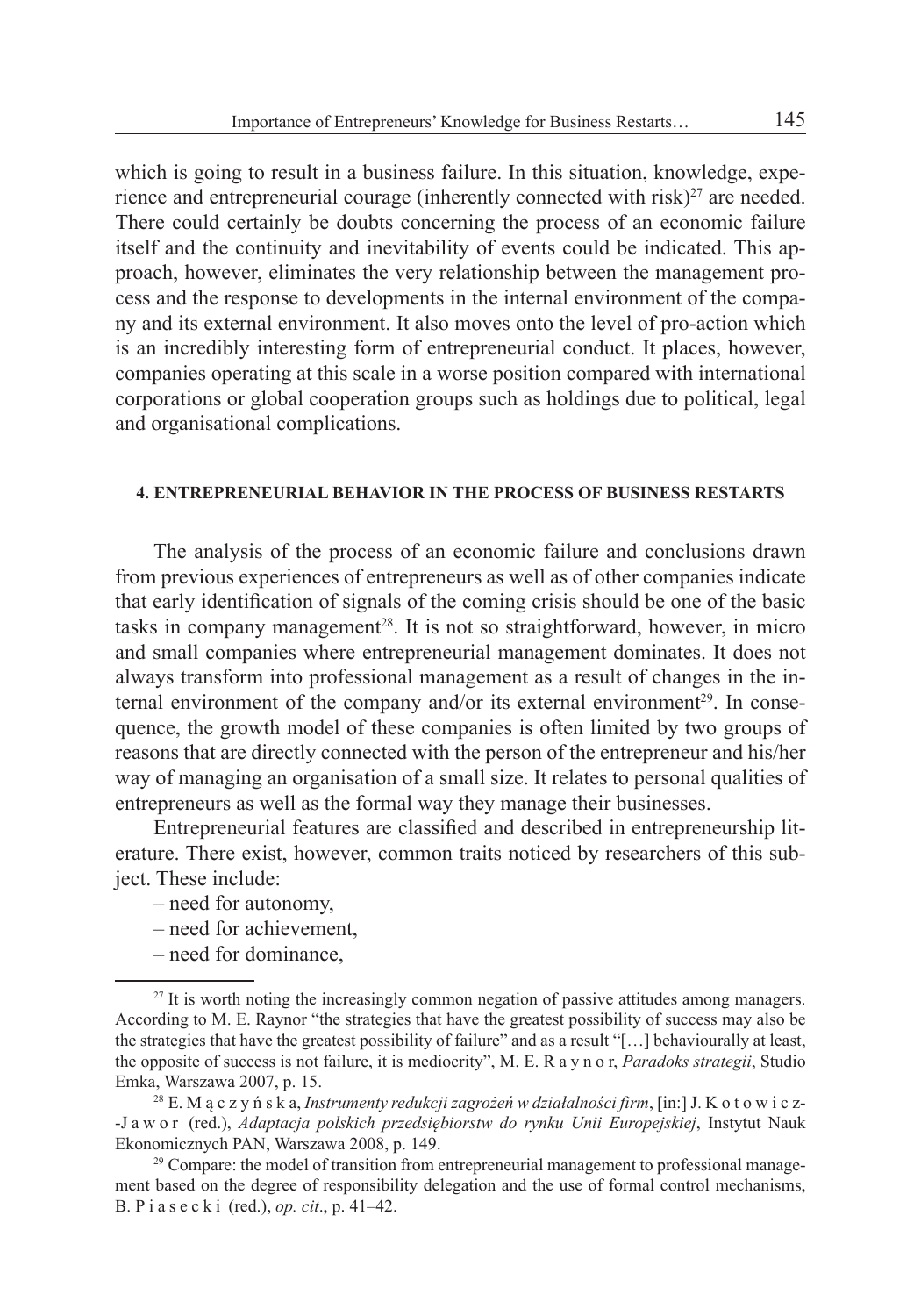- proactivity,
- innovativeness,
- an internal locus of control,
- flexibility,
- creativity.

The formal way of managing companies by entrepreneurs is often associated more with behaviour characteristic of an initiator rather than an administrator<sup>30</sup>. It results from the fact that the objectives of entrepreneurs running businesses may limit their capacity to engage in business growth and development. B. Piasecki points to the existence in entrepreneurship literature of the model of a small company based on the classical business theory and the modern business theory<sup>31</sup>. In the classical model, the main goal of an organisation is profit maximalisation, this objective is the same as the goal of an entrepreneur. There is no conflict between ownership and control. In the case of the modern business model, the goal of the company is usually maximalisation of return on the capital invested by its entrepreneur and the goal of the entrepreneur may be different from the goals of employees on whom the entrepreneur may delegate authority, profit is not always the main factor which motivates the entrepreneur into action. Thus, for example, entrepreneurs stress the importance of satisfaction from management or running an independent business, *etc*. As it can be seen, these are the goals directly connected with personal – non-economic – objectives<sup>32</sup>. Additionally, P. Julien presents three groups of objectives that the owner of a small company may choose: striving to keep the company, business survival; independence and autonomy; growth and strength of the company33. This division indicates that when entrepreneurs have no precise objectives or, which is even worse, are not aware of their objectives and do not implement them in their operations, the loss of entrepreneurial attributes of the small company occurs. These attributes are translated into the strategy in the area of environmental orientation (adapting all actions to the emerging opportunities and taking advantage of them which is part of the strategy) and effective use of limited resources such as human and technical resources (a direct contact with all employees and the environment due to a special management structure, a specific choice of technical resources from the perspective of their maximal exploitation).

According to K. Safin the lack of knowledge, experience or the presented earlier managerial competencies may result in erroneous decisions concerning

<sup>&</sup>lt;sup>30</sup> Compare: *ibidem*, p. 27.<br><sup>31</sup> Compare: *ibidem*, p. 35.<br><sup>32</sup> "For many owners of small companies, profit is not one of the most important reasons for action. Achieving such a level of income that allows to retain the ownership and control over the company and brings satisfaction from owning and managing a company may be more important" (*ibidem*, p. 33).

<sup>33</sup> Compare: F. B ł a w a t, *Przetrwanie i rozwój małych i średnich przedsiębiorstw*, Scientific Publishing Group, Gdańsk 2004, p. 25.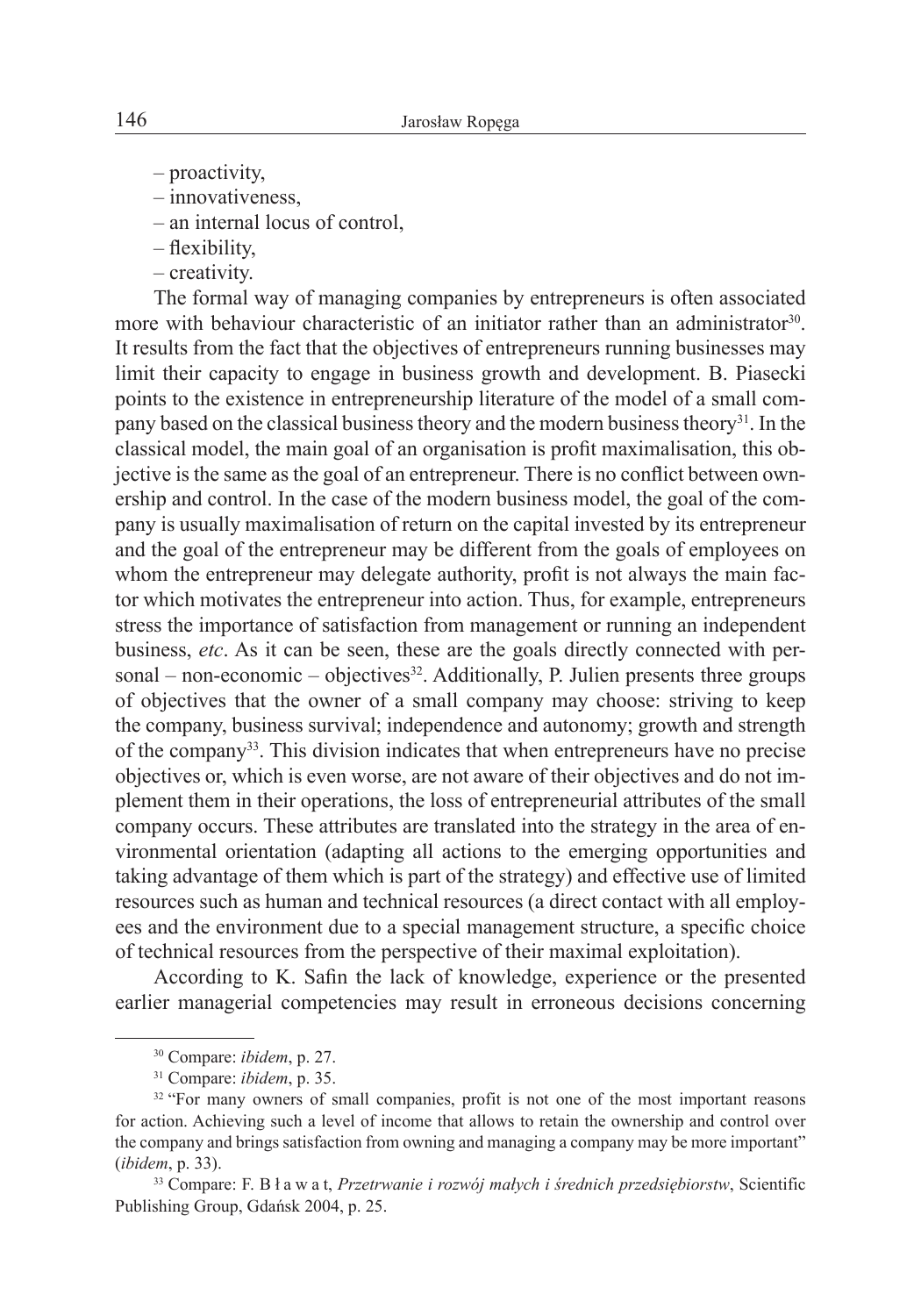business activities. In consequence, it may result in the lack of strategic decisions or erroneous strategic decisions that include<sup>34</sup>:

– Linking the company with the fate of the owner and his/her family – on the one hand, it increases the motivation for company's survival and, on the other, it may breed conflicts, e.g. with succession;

– Difficulties with acquiring and processing market information;

– A small scale of business activity is connected with great limitations on resources, which, on the one hand, forms a barrier and, on the other, fosters creative search which is possible due to little formalisation of the organisation;

– Short-term thinking dominates and measures taken are based on this approach.

As a result, the entrepreneur's experience and intuition are the main factors creating the strategy of micro and small companies. The instances of business restarts, however, prove that these factors need to be strengthened by a number of other, professional diagnostic instruments of strategic analysis, strategic planning, strategy implementation and its evaluation<sup>35</sup>. The existence of difficulties with complex application of knowledge concerning management and entrepreneurship of business restarts should be noted. The awareness of needs in this area, however, may strengthen the determination of those who try to restart their business activity as well as institutions supporting this process. Therefore, the role of diagnostic and strategic analysis should take precedence in the process of the future strategy building. Systems of early warning for enterprises (EWS), among others, serve this purpose. These considerations indicate that for creating instruments of early warning for micro and small enterprises, an expert system, which allows to integrate qualitative and quantitative methods in the area of finances, economics, statistics, sociology, *etc*. and expert knowledge, may be used. The initiative of the European Commission of 2007, for example, is an attempt to create such a system for the needs of small and medium enterprises. It resulted in the creation of a test for entrepreneurs who wish to check whether their enterprise does not display features indicating a risk of business failure. The questions included in the website test concern the following areas of activity<sup>36</sup>:

1) planning and control,

2) trade relations: customers and suppliers,

3) human resources, family and life,

4) cash and finance management,

5) consulting and assistance.

<sup>34</sup> Compare: A. S t a b r y ł a, *Systemy controlingu, monitoringu i audytu*, Mfiles.pl, Kraków 2010, p. 156. 35 L. B e r l i ń s k i, *Zarządzanie strategiczne małym przedsiębiorstwem*, Ośrodek Postępu Or-

ganizacyjnego, Bydgoszcz 2002. 36 Compare: *Enterprise and Industry. For a second chance policy – to benefit all of us*, http://

ec.europa.eu/enterprise/entrepreneurship/sme2chance/ewt/self\_assessment.cfm, 30.08.2011.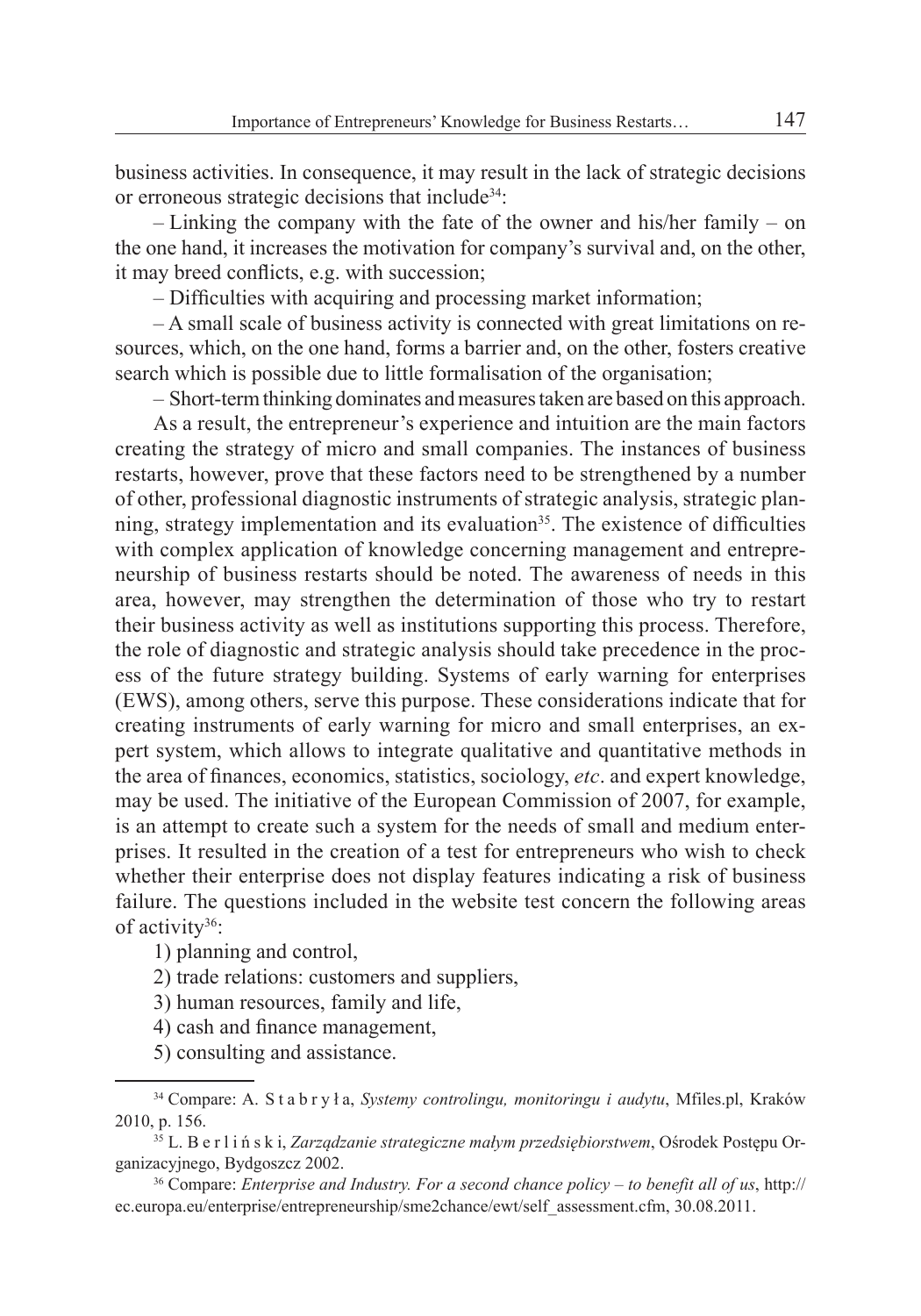After completing the test, its assessment is carried out in the form of a report concerning the standing of the organisation in the selected areas. Descriptions and commentaries to these areas of activity that do not function properly and require modification on the part of the manager are of importance. These findings include general recommendations concerning changes in the way the company is managed. This instrument is based on the results of the work of experts for this project including specialists in the field of psychology, sociology and management. It is worth indicating several relationships between the analysed areas of the company's poor standing described with the use of this instrument and symptoms of economic failures which include<sup>37</sup>.

# **Signals from the environment**:

– Customers (outflow of regular customers, large unpaid invoices, losses due to debts, increasing number of customers' complaints)

– Market, competition (increased competition, new competitors, declining market share, declining sales, increasing price pressure),

– Suppliers (decreasing reliability of deliveries, suppliers offering poor terms, insistence on advance payment),

– Creditors (deterioration in the terms offered, requirement of more frequent reports on the company development, insistence on increased loan collateral, decreased credit),

– Others (critical media publications concerning the company, complaints on the part of owners and inhabitants of adjacent land or groups of interest connected with environmental protection, consumers' rights, *etc*.).

# **Signals from within the company**:

– Management (attitude: "But we have always management this way", unclear division of the scope of responsibility, continually postponed decisions, the lack of management coordination, the burnout syndrome without any apparent cause),

– Company employees (unable to take top positions, underused production capacity, employees talking about internal company problems with customers/ business partners, increasing personnel rotation, increasing absenteeism)

– Monitoring of results (the lack of current data concerning the company development or the lack of data as such, the available data are not categorised and include little information)

– Finances (decreasing liquidity reserves, more frequent use of maximal credit amount, the lack of ability to take advantage of early payment discounts, increasing problems with timely payment of invoices).

<sup>37</sup> Compare: *Enterprise and Industry. Small and medium-stzed enterprises (SMEs). Entrepreneurs – Test your business*, http://ec.europa.eu/enterprise/policies/sme/business-environment/ failure-new-beginning/entrepreneurs\_structure/test\_your\_business/index\_en.htm, 30.08.2011.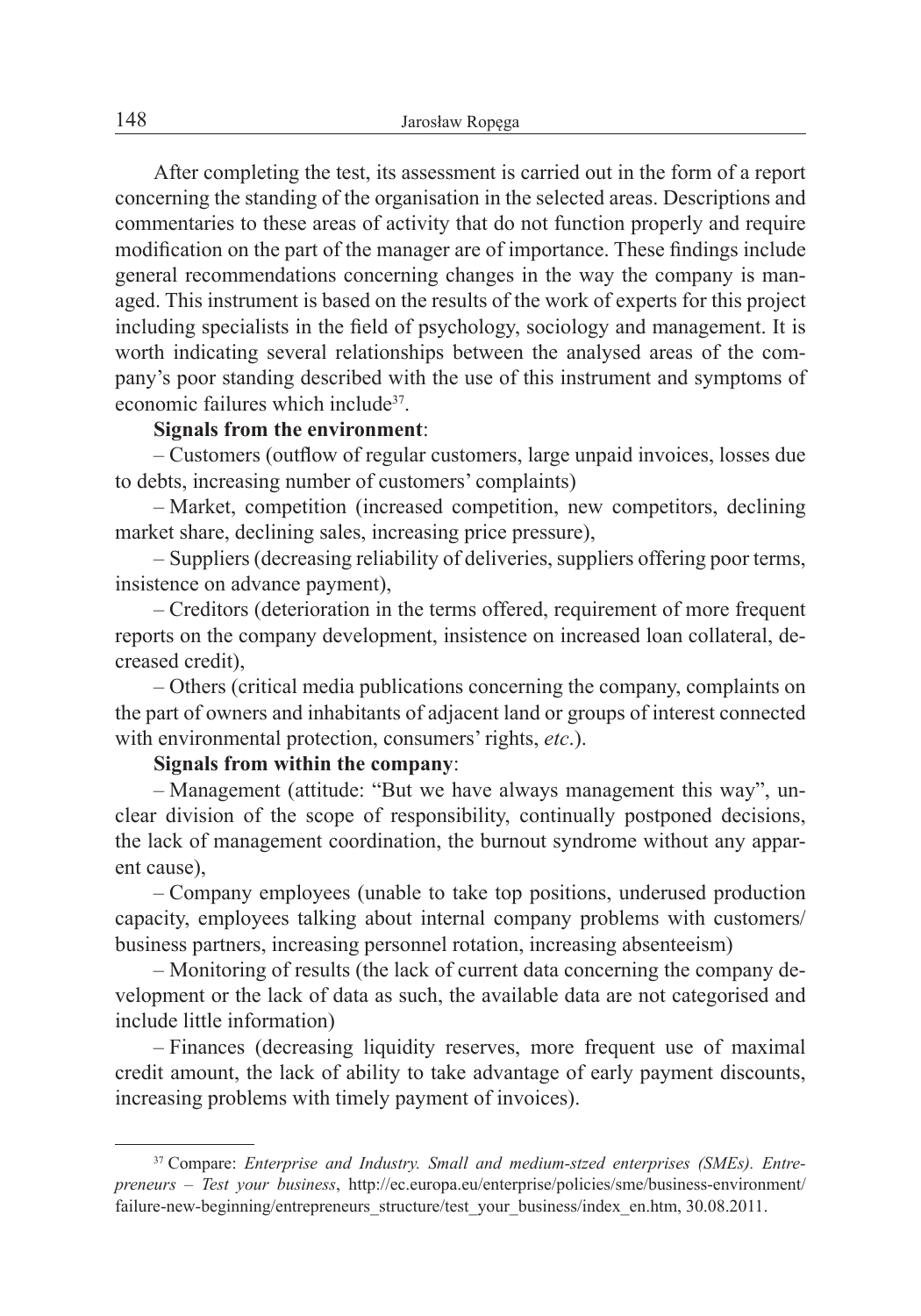Categories reflecting the risk of an economic failure are distinguished in literature on symptoms of economic failures. This list of symptoms of business failures includes the following groups:

– Finances – a group of symptoms in this category is much larger in literature than the group presented in the framework of this instrument,

– The owner-manager's decisions – there exist many similar indicators of these symptoms both in literature and within the instrument itself,

– Market orientation – the presented instrument includes symptoms that belong to the group "Signals from the environment",

– Human resources – in the framework of the instrument this group is treated more narrowly and refers to the behaviour of company employees and not to the strategic role of intellectual potential in an organisation which has been the main component of Human Resources Management since the 1980's,

– Technology and innovation – the restart instrument described does not indicate clearly symptoms within this category, apart from the lack of innovativeness and innovations, for modern companies it is a very significant group of important symptoms of failures.

Despite the lack of differentiation between symptoms and causes of economic failures in the described instrument supporting restarts, the concept of presenting "a check list" of warning signals is interesting and useful for practical reasons for entrepreneurs that receive no support from other sources.

## **5. CONCLUSION**

The survival of small and medium enterprises after restart depends on being better than previously. It means, among others, increased knowledge, experience and skills, e.g.: the ability to respond rapidly to signals from the environment and from within the organisation itself. In the analysis of the sources and the process leading to an economic failure<sup>38</sup>, a certain regularity can be seen: managers (particularly those who have been running their business for a long time, often for many years) do not notice a crisis situation in time. As a result, they take restructuring actions too late or take inappropriate actions, which leads to an economic failure. It should be noted that nowadays, in times of uncertainty and risk, such situations are very common. In the context of the presented subject, the need clearly arises to strengthen the awareness of entrepreneurs in the area of threats of economic failures and entrepreneurial behaviour expected after an economic failure as well as to develop early warning instruments and consulting programmes allowing the creation of better, more competitive businesses in the framework of the formula of business restarts.

<sup>38</sup> Compare: P. G ł o d e k, J. K o r n e c k i, J. R o p ę g a, *Funkcjonowanie małych i średnich przedsiębiorstw we współczesnej gospodarce*, Wydawnictwo Uniwersytetu Łódzkiego, Łódź 2005.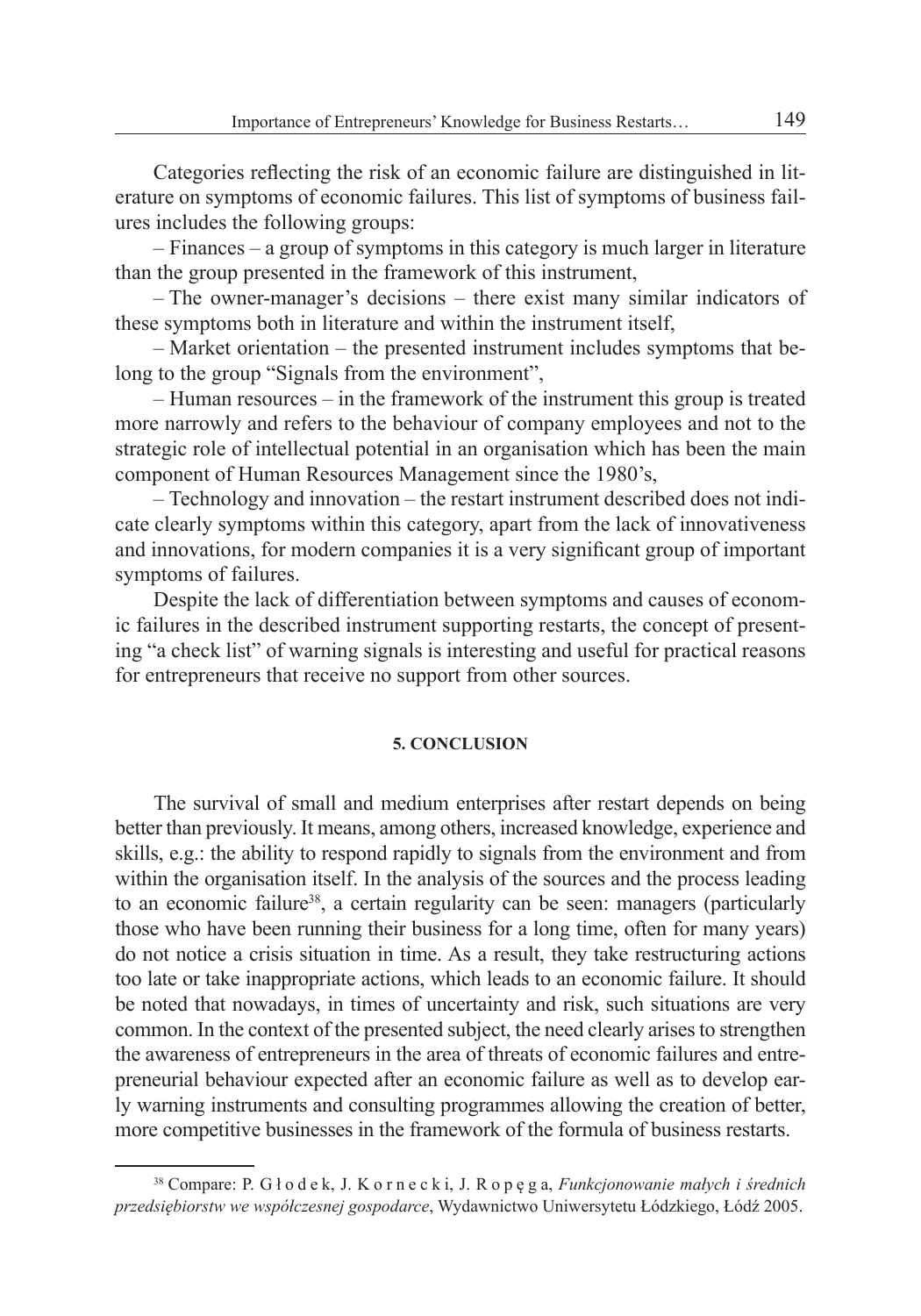#### **REFERENCES**

- A m a r a l A. M., B a p t i s t a R., L i m a F., *Serial Entrepreneurship: Impact of Human Capital on Time to Re-entry*, "Small Business Economics" 2011, Vol. 37, p. 1–21.
- B e r l i ń s k i L., *Zarządzanie strategiczne małym przedsiębiorstwem*, Ośrodek Postępu Organizacyjnego, Bydgoszcz 2002.
- B ł a w a t F., *Przetrwanie i rozwój małych i średnich przedsiębiorstw*, Scientific Publishing Group, Gdańsk 2004.
- C a s t r o g i o v a n n i G. J., *Pre-Startup Planning and the Survival of New Small Businesses: Theoretical Linkages*, "Journal of Management" 1996, Vol. 22, No. 6, p. 801–822.
- *Communication from the Commission to the Council, the European Parliament, the European Economic and Social Committee and the Committee of the Regions – Overcoming the stigma of business failure for a second chance policy – Implementing the Lisbon Partnership for Growth and Jobs*, COM(2007), 0584 final.
- *Enterprise and Industry. For a second chance policy to benefit all of us*, http://ec.europa. eu/enterprise/entrepreneurship/sme2chance/ewt/self\_assessment.cfm, 30.08.2011.
- *Enterprise and Industry. Small and medium-stzed enterprises (SMEs). Entrepreneuss Test your business*, http://ec.europa.eu/enterprise/policies/sme/business-environment/failure-new-begin ning/entrepreneurs\_structure/test\_your\_business/index\_en.htm, 30.08.2011.
- *Flash Eurobarometer 146* [2004], http://ec.europa.eu/public\_opinion/flash/fl146\_en.pdf, 30.08.2011.
- *Flash Eurobarometer 192* [2007], http://ec.europa.eu/public\_opinion/flash/fl\_192\_en.pdf, 30.08.2011.
- G ł o d e k P., K o r n e c k i J., R o p ę g a J., *Funkcjonowanie małych i średnich przedsiębiorstw we współczesnej gospodarce*, Wydawnictwo Uniwersytetu Łódzkiego, Łódź 2005.
- H a l l G., *Surviving and Prospering in the Small Firm Sector*, Routledge, London 1995.
- Kale S., Arditi D., *Business Failures: Liabilities of Newness, Adolescence, and Smallness*, "Journal of Construction Engineering and Management", November/December 1998, p. 458–464.
- K o w a l e w s k a A. (red.), *II szansa dla przedsiębiorców*, Polska Agencja Rozwoju Przedsiębiorczości, Warszawa 2011, Research report.
- M ą c z y ń s k a E., *Instrumenty redukcji zagrożeń w działalności firm*, [in:] J. K o t o w i c z-J a w o r (red.), *Adaptacja polskich przedsiębiorstw do rynku Unii Europejskiej*, Instytut Nauk Ekonomicznych PAN, Warszawa 2008.
- N e o n e n T., L i t t u n e n H., *The survival of new firms*, http://www.sbaer.uca.edu/research/icsb/ 1998/113.pdf, 14.07.2009.
- P i a s e c k i B. (red.), *Ekonomika i zarządzanie małą firmą*, Wydawnictwo Naukowe PWN, Warszawa 2001.
- *Polityka II szansy dla małych i średnich przedsiębiorstw*, Polska Agencja Rozwoju Przedsiębiorczości, Warszawa 2011, Final research report. Interviews with experts.
- *The profile of the successful entrepreneur. Survey results. "Factors of business success"*, Eurostat, Luxembourg 2006, Statistics in focus, position 29.
- R a y n o r M. E., *Paradoks strategii*, Studio Emka, Warszawa 2007.
- R o g u t A., *Uruchomienie działalności gospodarczej*, [in:] B. P i a s e c k i (red.), *Ekonomika i zarządzanie małą firmą*, Wydawnictwo Naukowe PWN, Warszawa 2001, p. 98–100.
- S c o t t M., R i t c h i e J., *Re-thinking entrepreneurial failure*, [in:] J. L e w i s, J. S t a n w o r t h, A. G i b b (eds.), *Success and failure in small business*, Gower Publishing, Hampshire–Vermont 1986, p. 29–56.